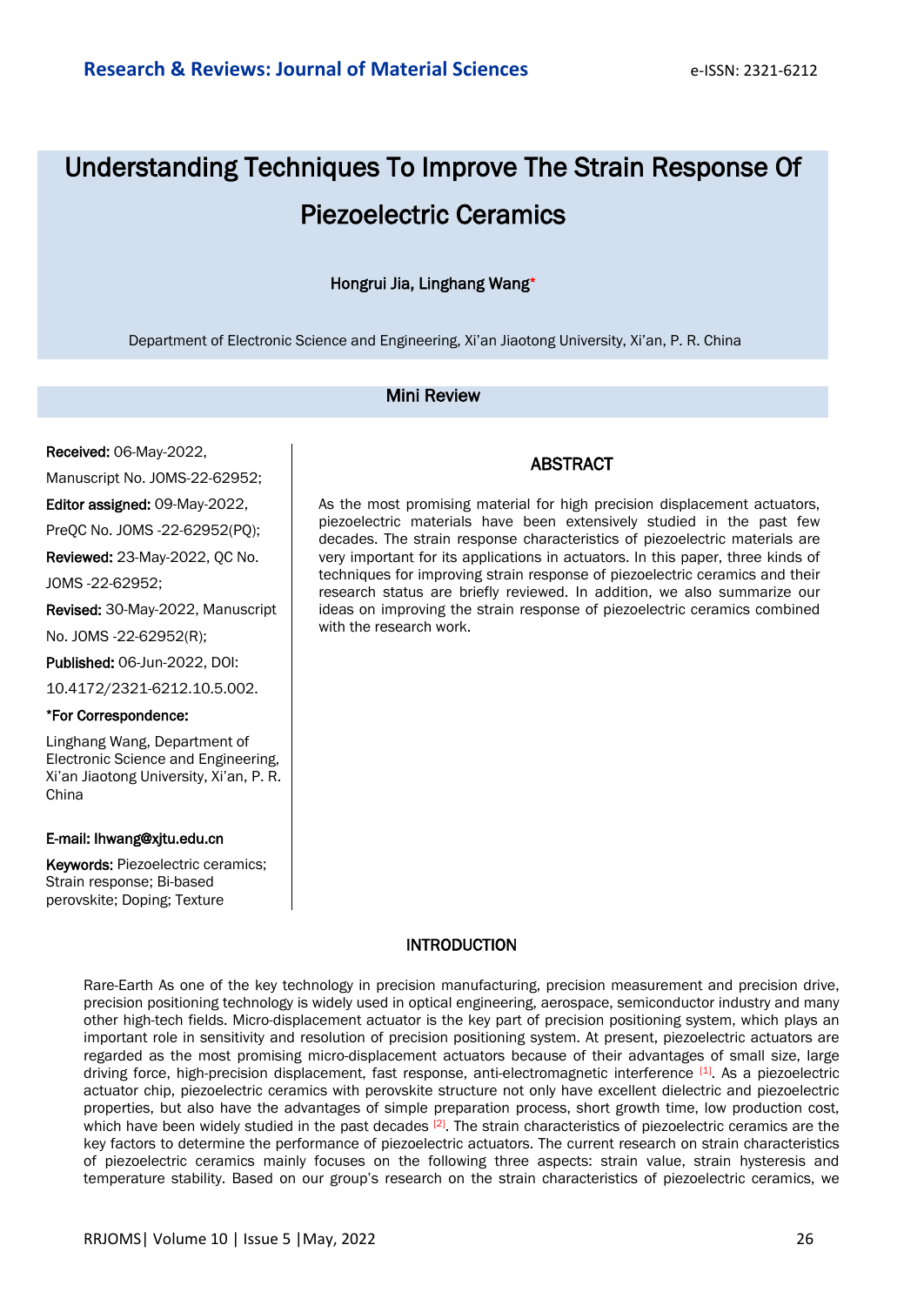#### **Research & Reviews: Journal of Material Sciences Example 2014 e-ISSN: 2321-6212**

briefly summarize the techniques to improve the strain response of piezoelectric ceramics from three aspects (Figure 1).

Figure 1. Diagram summarizing techniques in improving lead-based piezoelectric ceramics strain response.



# POSSIBLE TECHNIQUES FOR IMPROVING THE STRAIN RESPONSE OF PIEZOELECTRIC CERAMICS Incorporated into Bi-based perovskite

 In recent years, it has been found that lead-free bismuth-based ceramics have giant electric field-induced strain response, but the fatal shortcoming of these lead-free bismuth-based ceramics is that strain hysteresis is very severe, which greatly hinders their practical application in high-precision displacement actuators. However, many lead-based piezoelectric ceramics have low strain hysteresis, but their strain response is smaller than that of leadfree bismuth-based ceramics. Therefore, it is a very good idea to incorporate bismuth-based perovskite into leadbased piezoelectric ceramics to form ternary piezoelectric ceramics which may obtain excellent strain response, and this idea has been confirmed by us and other research groups. We recently reported that  $Bi(Mg_{1/2}Zr_{1/2})O_3$  was incorporated into PbZrO<sub>3</sub>-PbTiO<sub>3</sub> piezoelectric ceramics to form Bi( $Mg_{1/2}Zr_{1/2}$ )O<sub>3</sub>-PbZrO<sub>3</sub>-PbTiO<sub>3</sub> ternary piezoelectric ceramics, with an increase in strain response from 0.14% to 0.33% at 50 kV/cm and strain temperature stability was very good <sup>[3]</sup>. Xia et al. reported that the strain response increased from 0.16% to 0.27% at 50 kV/cm by introducing Bi  $(Zn_{1/2}Ti_{1/2})O_3$  into Pb  $(Mg_{1/3}Nb_{2/3})O_3$ -PbTiO<sub>3</sub> piezoelectric ceramics [4].

#### A-site doping

In the past few decades, in order to improve the performance of piezoelectric ceramics to meet the application requirements, researchers mainly focused on the research of metal ion doping in piezoelectric ceramics, and a large number of excellent research results have been published. Qin, et al. reported that the strain response of PMN-PT binary ceramics increased from 0.07% to 0.12% at 25 kV/cm by doping Pr<sup>3+ [5]</sup>. Jiang, et al. reported that the piezoelectric coefficient (d33) and strain response of PMN-PT ceramics could be increased to 800 pC/N and

RRJOMS| Volume 10 | Issue 5 |May, 2022 27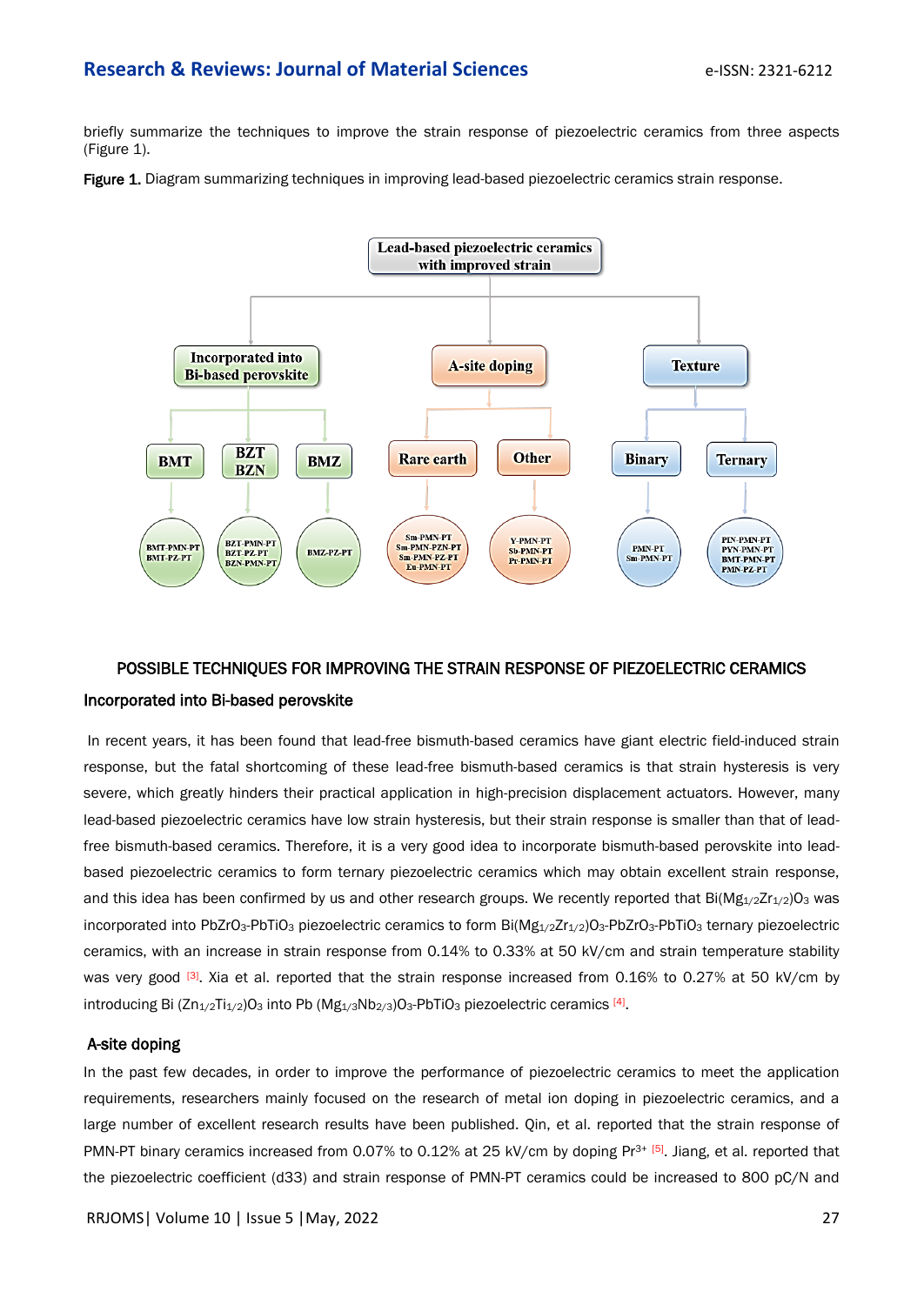#### **Research & Reviews: Journal of Material Sciences Example 2012 e-ISSN: 2321-6212**

0.17% at 20 kV/cm by Ce ion doping, respectively [6]. What is more exciting for piezoelectric researchers is that Li et al. found that the piezoelectric properties of PMN-PT piezoelectric ceramics could be greatly improved by doping the rare earth ion Sm<sup>3+</sup>, and its piezoelectric coefficient reaches 1510 pC/N  $^{[7]}$ . Since then, it has been widely studied in recent years that doping the rare earth ion in lead-based piezoelectric ceramics can improve piezoelectric properties and strain response. Guo et al. reported that the piezoelectric coefficient and strain response of Eu<sup>3+</sup>-PMN-PT binary ceramics can reach 1420 pC/N and 0.16% at 20 kV/cm, respectively [8]. Babu et al. reported that the piezoelectric strain coefficient (d33\*) of Sm<sup>3+</sup>-doped PIN-PMN-PT ternary ceramics is 2.5 times larger than that of undoped PIN-PMN-PT ceramics, and its strain value can reach 0.15% at 20 kV/cm [9]. We recently reported that the strain response of PMN-PZN-PT ternary ceramics increased from 0.21% to 0.24% at 50 kV/cm by doping Sm<sup>3+</sup> [10] .

#### **Texture**

It is well known that texturing technique can enhance the electromechanical properties of piezoelectric ceramics *via* controlling the orientation of piezoelectric ceramic grain to obtain an anisotropic characteristic similar to that of single crystal. It has been widely reported that lead-based piezoelectric ceramics were textured using BaTiO<sub>3</sub> template. Therefore, it is also a very novel idea to further improve the strain response of bismuth-containing leadbased ceramics by using texture technology. We recently used BaTiO<sub>3</sub> template to texture Bi ( $Mg_{1/2}Ti_{1/2}O_{3}$ -Pb(Mg<sub>1/3</sub>Nb<sub>2/3</sub>)O<sub>3</sub>-PbTiO<sub>3</sub> ternary piezoelectric ceramics, and the strain response of this ternary piezoelectric ceramics greatly increased from 0.23% to 0.42% at 40 kV/cm [11]. However, it is a pity that BaTiO<sub>3</sub> template is unstable at high bismuth content, so it is of great significance to discover or develop a new template for the texture of this type of piezoelectric ceramics. In addition, we also recently conducted texture on  $Bi(Mg_{1/2}Ti_{1/2})O_{3-}$ Pb(Mg<sub>1/3</sub>Nb<sub>2/3</sub>)O<sub>3</sub>-PbTiO<sub>3</sub> with low bismuth content, and found that large strain response (0.39%) and low strain hysteresis (1.94%) were obtained simultaneously, which is of great significance for its practical application in highdisplacement precision piezoelectric actuators [12]. A summary of strain response of these piezoelectric ceramics is shown in Table 1.

| <b>Type</b>        | Compositions      | Strain (%) | $E$ (kV/cm) | $ds^*(pm/V)$ | <b>Refs</b>                                                                                                                                                    |
|--------------------|-------------------|------------|-------------|--------------|----------------------------------------------------------------------------------------------------------------------------------------------------------------|
| Lead-free          | <b>BNBT-SMS</b>   | 0.4        | 55          | 728          | $[13]$                                                                                                                                                         |
|                    | <b>BNBT-FN</b>    | 0.42       | 50          | 844          | $[14]$                                                                                                                                                         |
|                    | BNBT-Pr           | 0.43       | 50          | 770          | $[15]$                                                                                                                                                         |
|                    | <b>BNKT-NN</b>    | 0.45       | 55          | 810          | $[16]$                                                                                                                                                         |
| Lead-based         | <b>PSN-PMN-PT</b> | 0.12       | 20          | 580          | $[17]$                                                                                                                                                         |
|                    | PIN-PMN-PT        | 0.17       | 40          | 597          | $[18]$                                                                                                                                                         |
|                    | PZN-PZ-PT         | 0.16       | 30          | 658          | $[19]$                                                                                                                                                         |
|                    | PMN-PT-PZ         | 0.22       | 40          | 550          | [20]                                                                                                                                                           |
| Bismuth-lead-based | BMZ-PZ-PT         | 0.33       | 50          | 660          | $[3]$                                                                                                                                                          |
|                    | BZT-PMN-PT        | 0.27       | 50          | 540          | $[4] % \includegraphics[width=0.9\columnwidth]{images/TrDiM1.png} \caption{The figure shows the number of parameters in the left and right.} \label{TrDiM2} %$ |
|                    | BZT-PZ-PT         | 0.28       | 70          | 475          | $[21]$                                                                                                                                                         |
|                    | BZN-PMN-PT        | 0.32       | 30          | 865          | $[22]$                                                                                                                                                         |
|                    | BMT-PMN-PT        | 0.42       | 70          | 580          | $[23]$                                                                                                                                                         |
|                    | BMT-PZ-PT         | 0.39       | 60          | 650          | $[24]$                                                                                                                                                         |

| Table 1. Field-induced strain in piezoelectric ceramics with perovskite structure (ABO3). |  |  |
|-------------------------------------------------------------------------------------------|--|--|
|                                                                                           |  |  |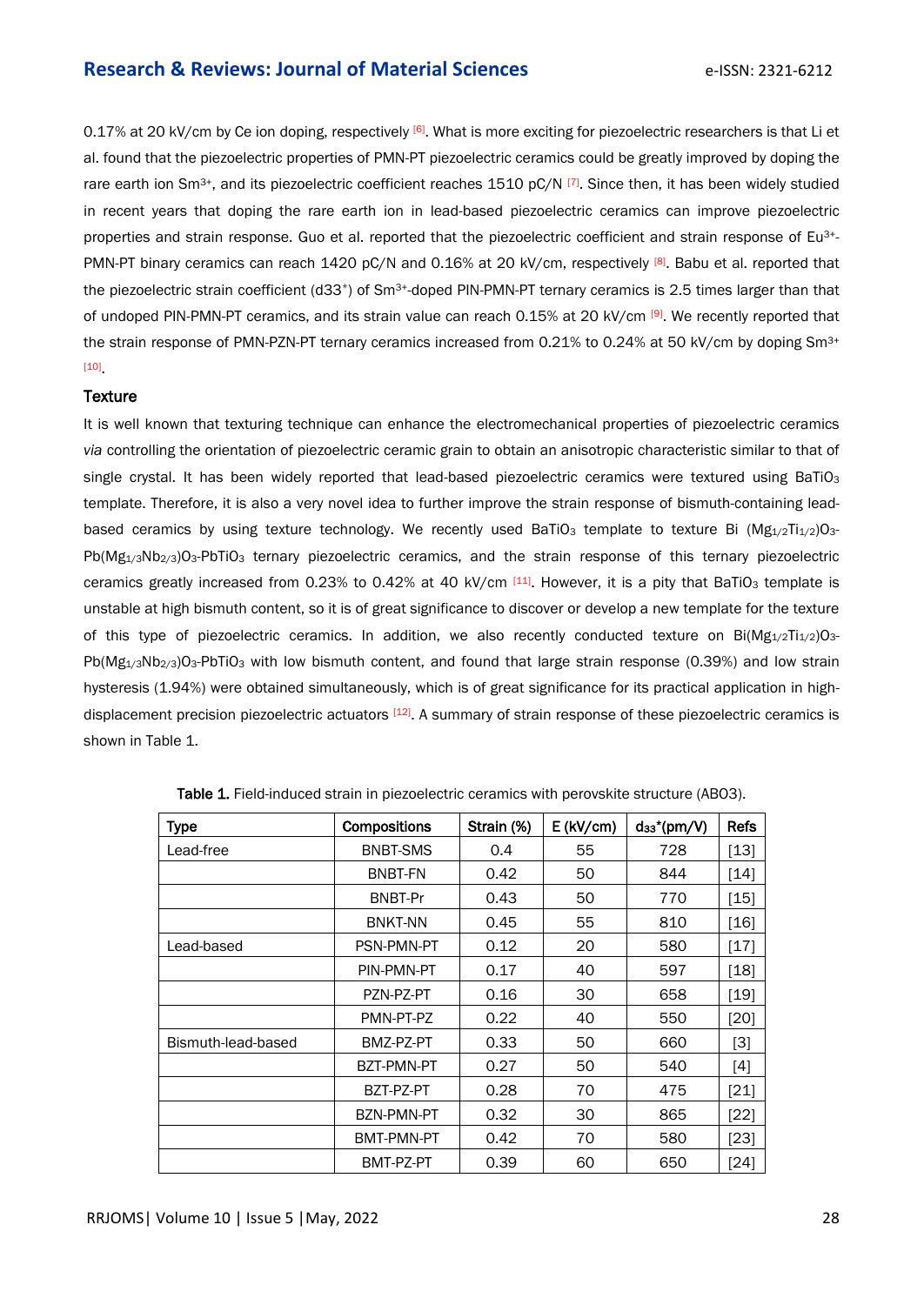## **Research & Reviews: Journal of Material Sciences Example 2012 e-ISSN: 2321-6212**

| A-site doped lead based                                          | Pr-PMN-PT     | 0.12 | 25 | 850  | [5]    |  |  |
|------------------------------------------------------------------|---------------|------|----|------|--------|--|--|
|                                                                  | Ce-PMN-PT     | 0.17 | 20 | 809  | [6]    |  |  |
|                                                                  | Sm-PMN-PT     | 0.03 | 2  | 1530 | [7]    |  |  |
|                                                                  | Eu-PMN-PT     | 0.17 | 20 | 1400 | [8]    |  |  |
|                                                                  | Sm-PIN-PMN-PT | 0.15 | 20 | 743  | [9]    |  |  |
|                                                                  | Sm-PMN-PZN-PT | 0.24 | 50 | 480  | [10]   |  |  |
|                                                                  | Sm-PMN-PZ-PT  | 0.16 | 20 | 820  | [25]   |  |  |
|                                                                  | Sm-PIN-PZ-PT  | 0.19 | 20 | 945  | [26]   |  |  |
| Textured                                                         | BMT-PMN-PT    | 0.42 | 40 | 1050 | $[11]$ |  |  |
|                                                                  | PYN-PMN-PT    | 0.18 | 30 | 589  | $[27]$ |  |  |
|                                                                  | PMN-PT        | 0.28 | 25 | 680  | [28]   |  |  |
|                                                                  | PIN-PMN-PT    | 0.4  | 50 | 1620 | $[29]$ |  |  |
|                                                                  | Sm-PMN-PT     | 12   | 20 | 600  | [30]   |  |  |
| Note: *The data were given or calculated according to reference. |               |      |    |      |        |  |  |

#### **CONCLUSION**

For high-precision displacement actuators, the strain response and strain hysteresis of piezoelectric ceramics are crucial parameters, so it is of great significance to reduce strain hysteresis while improving the strain response of piezoelectric ceramics. Furthermore, the temperature stability of piezoelectric ceramics strain is also an important parameter for the use of piezoelectric ceramics actuator in the environment with relatively large temperature changes. Therefore, it is also an important research direction to develop piezoelectric ceramics with high strain temperature stability while improving strain response. In addition, the above ideas to improve the strain response mainly focus on experiments, and there are few reports on mechanism research. Therefore, it is necessary to carry out mechanism research on the basis of more experiments in order to develop more excellent micro-displacement piezoelectric ceramics.

#### **REFERENCES**

- 1. Hao J, et al. [Progress in high-strain perovskite piezoelectric ceramics.](https://www.sciencedirect.com/science/article/abs/pii/S0927796X1830069X) Mater Sci Eng R. 2019;135:1-57.
- 2. Jame A, et al. [Low temperature fabrication and impedance spectroscopy of PMN-PT ceramics.](https://www.sciencedirect.com/science/article/abs/pii/S0025540899001270) Mater Res Bull. 1999;34:1301-1310.
- 3. Jia H, et al. Bi(Mg<sub>1/2</sub>Zr<sub>1/2</sub>)O<sub>3</sub>-PbZrO<sub>3</sub>-PbTiO<sub>3</sub> [relaxor ferroelectric ceramics with large and temperature](https://pubs.rsc.org/en/content/articlehtml/2021/tc/d1tc04908a)[insensitive electric field-induced strain response.](https://pubs.rsc.org/en/content/articlehtml/2021/tc/d1tc04908a) J Mater Chem C. 2022;10:337-345.
- 4. Xia X, et al. [Critical state to achieve a giant electric field-induced strain with a low hysteresis in relaxor](https://www.sciencedirect.com/science/article/pii/S2352847821000150)  [piezoelectric ceramics.](https://www.sciencedirect.com/science/article/pii/S2352847821000150) J Materiomics. 2021;7:1143-1152.
- 5. Qin Y, et al. [The piezoelectric properties of transparent 0.75Pb\(Mg](https://www.sciencedirect.com/science/article/abs/pii/S0925838821033685)<sub>1/3</sub>Nb<sub>2/3</sub>)O<sub>3</sub>-0.25PbTiO<sub>3</sub>:Pr<sup>3+</sup> ceramics. J Alloy Compd. 2021; 891:161959.
- 6. Jiang X, et al. [Investigation on the fabrication and properties of Ce-doped PMN-PT translucent piezoelectric](https://link.springer.com/article/10.1007/s10854-021-07320-4)  [ceramics.](https://link.springer.com/article/10.1007/s10854-021-07320-4) J Mater Sci: Mater Electron. 2022;33:468-478.
- 7. Li F, et al. [Ultrahigh piezoelectricity in ferroelectric ceramics by design.](https://www.nature.com/articles/s41563-018-0034-4:) Nat Mater. 2018;17:349-354.
- 8. Guo Q, et al. [Investigation of dielectric and piezoelectric properties in aliovalent Eu](https://ceramics.onlinelibrary.wiley.com/doi/abs/10.1111/jace.16653)<sup>3+</sup>-modified Pb(Mg<sub>1/3</sub>Nb<sub>2/3</sub>)O<sub>3</sub>-PbTiO<sub>3</sub> [ceramics.](https://ceramics.onlinelibrary.wiley.com/doi/abs/10.1111/jace.16653) J Am Ceram Soc. 2019;102:7428-7435.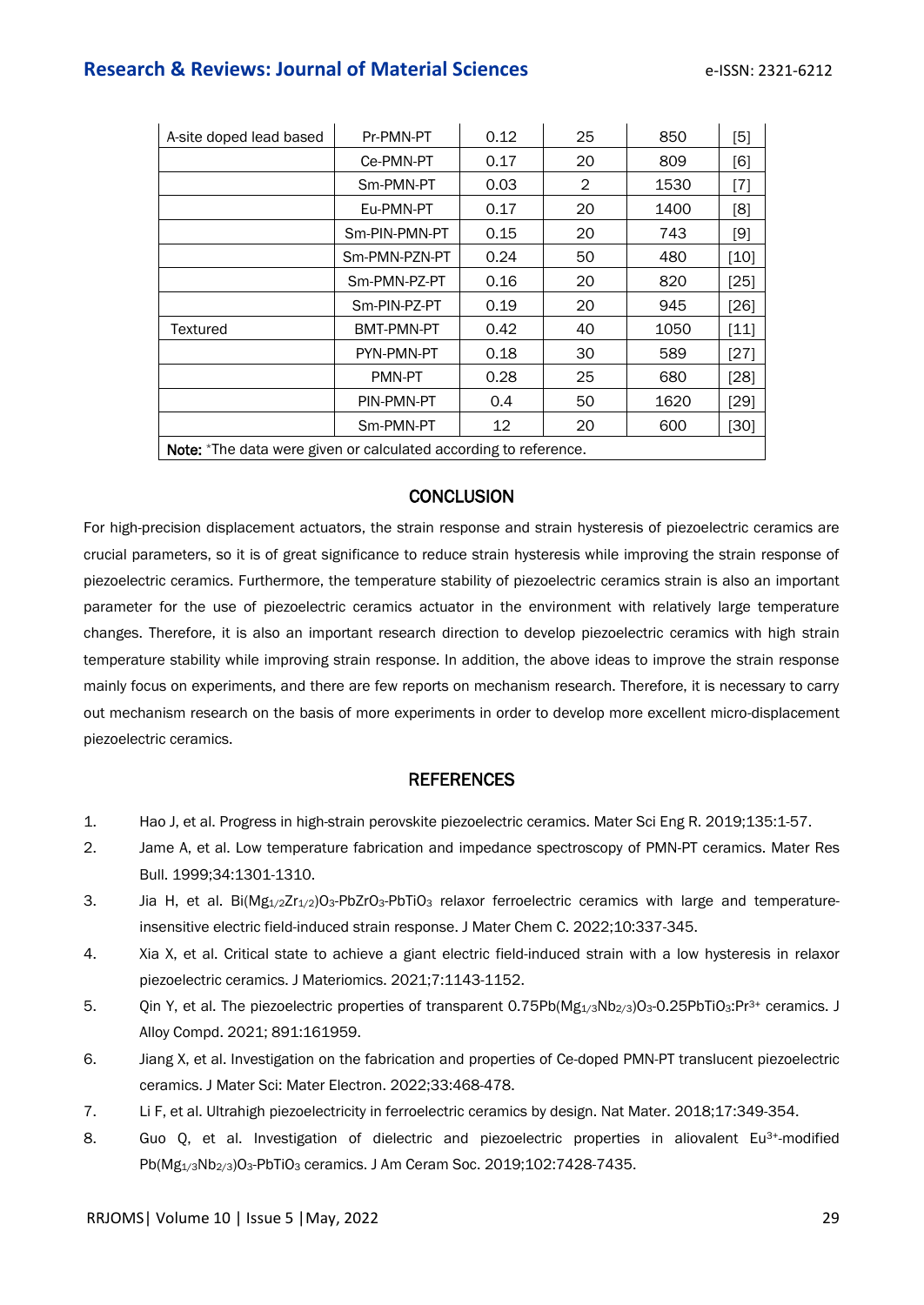#### **Research & Reviews: Journal of Material Sciences Example 2018** e-ISSN: 2321-6212

- 9. Babu G, et al. Enhanced piezoelectric properties in Sm-doped  $24Pb(ln_{0.5}Nb_{0.5})O_3-42Pb(Mg_{0.335}Nb_{0.665})O_3-42P_3$ 34PbTiO<sup>3</sup> [piezoceramics.](https://link.springer.com/article/10.1007/s10854-020-05075-y) J Mater Sci: Mater Electron. 2021;32:1-9.
- 10. Jia H, et al. [Improved dielectric and piezoelectric properties of Sm-doped Pb\(Mg](https://www.sciencedirect.com/science/article/pii/S0272884222004072)1/3Nb2/3)O3 Pb(Zn<sub>1/3</sub>Nb<sub>2/3</sub>)O<sub>3</sub>-PbTiO<sub>3</sub> [ternary ferroelectric ceramics.](https://www.sciencedirect.com/science/article/pii/S0272884222004072) Ceram Int. 2022;48:14761-14766.
- 11. Jia H, et al. Large electric field induced strain of  $Bi(Mg_{1/2}Ti_{1/2})O_3-Pb(Mg_{1/3}Nb_{2/3})O_3-PbTiO_3$  ceramics [textured by template grain growth.](https://www.sciencedirect.com/science/article/abs/pii/S0955221921004702) J Eur Ceram Soc. 2021;41:6406-6413.
- 12. Jia H, et al. [Texture technique to simultaneously achieve large electric field induced strain response and](https://www.sciencedirect.com/science/article/abs/pii/S1359646221006898)  [ultralow hysteresis in BMT-PMN-PT relaxor ferroelectric ceramics.](https://www.sciencedirect.com/science/article/abs/pii/S1359646221006898) Scripta Mater. 2022;209:114409.
- 13. Gong Y, et al. [Large electric field-induced strain in ternary Bi](https://www.sciencedirect.com/science/article/pii/S0272884218336204)<sub>0.5</sub>Na<sub>0.5</sub>TiO<sub>3</sub>-BaTiO<sub>3</sub>-Sr<sub>2</sub>MnSbO<sub>6</sub> lead-free [ceramics.](https://www.sciencedirect.com/science/article/pii/S0272884218336204) Ceram Int. 2019;45:3675-3683.
- 14. Cheng R, et al. [Electric field-induced ultrahigh strain and large piezoelectric effect in Bi](https://www.sciencedirect.com/science/article/abs/pii/S095522191530162X) $_{1/2}$ Na<sub>1/2</sub>TiO<sub>3</sub>-based [lead-free piezoceramics.](https://www.sciencedirect.com/science/article/abs/pii/S095522191530162X) J Eur Ceram Soc. 2016;36:489-496.
- 15. Yao Q, et al. [Electric field-induced giant strain and photoluminescence enhancement effect in rare-earth](https://pubs.acs.org/doi/abs/10.1021/acsami.5b00420)  [modified lead-free piezoelectric ceramics.](https://pubs.acs.org/doi/abs/10.1021/acsami.5b00420) ACS Appl Mater Interfaces. 2015;7:5066-5075.
- 16. Dong G, et al. Composition and temperature-dependent large strain in  $(1-x)(0.8Bi_{0.5}Na_{0.5}TiO<sub>3</sub> -$ 0.2Bi0.5K0.5TiO3)-xNaNbO<sup>3</sup> [ceramics.](https://ceramics.onlinelibrary.wiley.com/doi/abs/10.1111/jace.13407) J Am Ceram Soc. 2015;98:1150-1155.
- 17. Guo F, et al. [Optimized piezoelectric properties and temperature stability in PSN-PMN-PT by adjusting the](https://ceramics.onlinelibrary.wiley.com/doi/abs/10.1111/jace.18005)  [phase structure and grain size.](https://ceramics.onlinelibrary.wiley.com/doi/abs/10.1111/jace.18005) J Am Ceram Soc. 2021;104:6254-6265.
- 18. Watson B, et al. Mn- [and Mn/Cu-doped PIN-PMN-PT piezoelectric ceramics for high-power transducers.](https://ceramics.onlinelibrary.wiley.com/doi/abs/10.1111/jace.17347) J Am Ceram Soc. 2020;103:6319-6329.
- 19. Li H, et al. [Phase structure and electrical properties of xPZN-\(1-x\)PZT piezoceramics near the](https://www.sciencedirect.com/science/article/pii/S0272884214019592)  [tetragonal/rhombohedral phase boundary.](https://www.sciencedirect.com/science/article/pii/S0272884214019592) Ceram Int. 2015;41:4822-4828.
- 20. Wang L, et al. [Effect of PMN content on the phase structure and electrical properties of PMN-PZT ceramics.](https://www.sciencedirect.com/science/article/pii/S0272884213004136) Ceram Int. 2013;39:8571-8574.
- 21. Jia H, et al. [Investigation of electric field-induced strain characteristics in Bi\(Zn](https://papers.ssrn.com/sol3/papers.cfm?abstract_id=4077606)<sub>1/2</sub>Ti<sub>1/2</sub>)O<sub>3</sub>-PbZrO<sub>3</sub>-PbTiO<sub>3</sub> [ternary ferroelectric ceramics.](https://papers.ssrn.com/sol3/papers.cfm?abstract_id=4077606) J Alloy Compd. 2022.
- 22. Liu Z, et al. [Synthesis, structure and piezo-/ferroelectric properties of a novel bismuth-containing ternary](https://pubs.rsc.org/en/content/articlelanding/2017/tc/c7tc00571g/unauth)  [complex perovskite solid solution.](https://pubs.rsc.org/en/content/articlelanding/2017/tc/c7tc00571g/unauth) J Mater Chem C. 2017;5:3916-3923.
- 23. Zhao W, et al. Temperature-insensitive large electrostrains and field induced  $(0.7-x)Bi(Mg<sub>1</sub>/2Ti<sub>1/2</sub>)O<sub>3</sub>$  $xPb(Mg_{1/3}Nb_{2/3})-PbTiO_3$  [ceramics.](https://www.sciencedirect.com/science/article/abs/pii/S0955221914003859) J Eur Ceram Soc. 2014;34:4235-4245.
- 24. Fu J, et al. [Giant electrostrains accompanying the evolution of a relaxor behavior in Bi\(Mg,Ti\)O](https://www.sciencedirect.com/science/article/abs/pii/S1359645413001882)<sub>3</sub>-PbZrO<sub>3</sub>-PbTiO<sup>3</sup> [ferroelectric ceramics.](https://www.sciencedirect.com/science/article/abs/pii/S1359645413001882) Acta Materialia. 2013;61:3687-3694.
- 25. Guo Q, et al. [High-performance Sm-doped Pb\(Mg](https://pubs.acs.org/doi/abs/10.1021/acsami.9b15424)<sub>1/3</sub>Nb<sub>2/3</sub>)O<sub>3</sub>-PbZrO<sub>3</sub>-PbTiO<sub>3</sub>-based piezoceramics. ACS Appl Mater Interfaces. 2019;11:43359-43367.
- 26. Wang P, et al. Pb(In<sub>1/2</sub>Nb<sub>1/2</sub>)O<sub>3</sub>-PbZrO<sub>3</sub>-PbTiO<sub>3</sub> ternary ceramics with temperature-insensitive and superior [piezoelectric property.](https://www.sciencedirect.com/science/article/abs/pii/S0955221922001972) J Eur Ceram Soc. 2022;42:3848-3856.
- 27. Bova M, et al. [Relationship between composition and electromechanical properties of CuO-doped textured](https://www.sciencedirect.com/science/article/abs/pii/S0955221920307755)  [PYN-PMN-PT ceramics.](https://www.sciencedirect.com/science/article/abs/pii/S0955221920307755) J Eur Ceram Soc. 2021; 41:1230-1235.
- 28. Zeng J, et al. [Contribution to the large and stable electric field induced strain for](https://aip.scitation.org/doi/abs/10.1063/1.4960520)  Pb(Mg<sub>1/3</sub>Nb<sub>2/3</sub>)0.675Ti<sub>0.32503</sub> [ceramics.](https://aip.scitation.org/doi/abs/10.1063/1.4960520) Appl Phys Lett. 2016;109:052905.